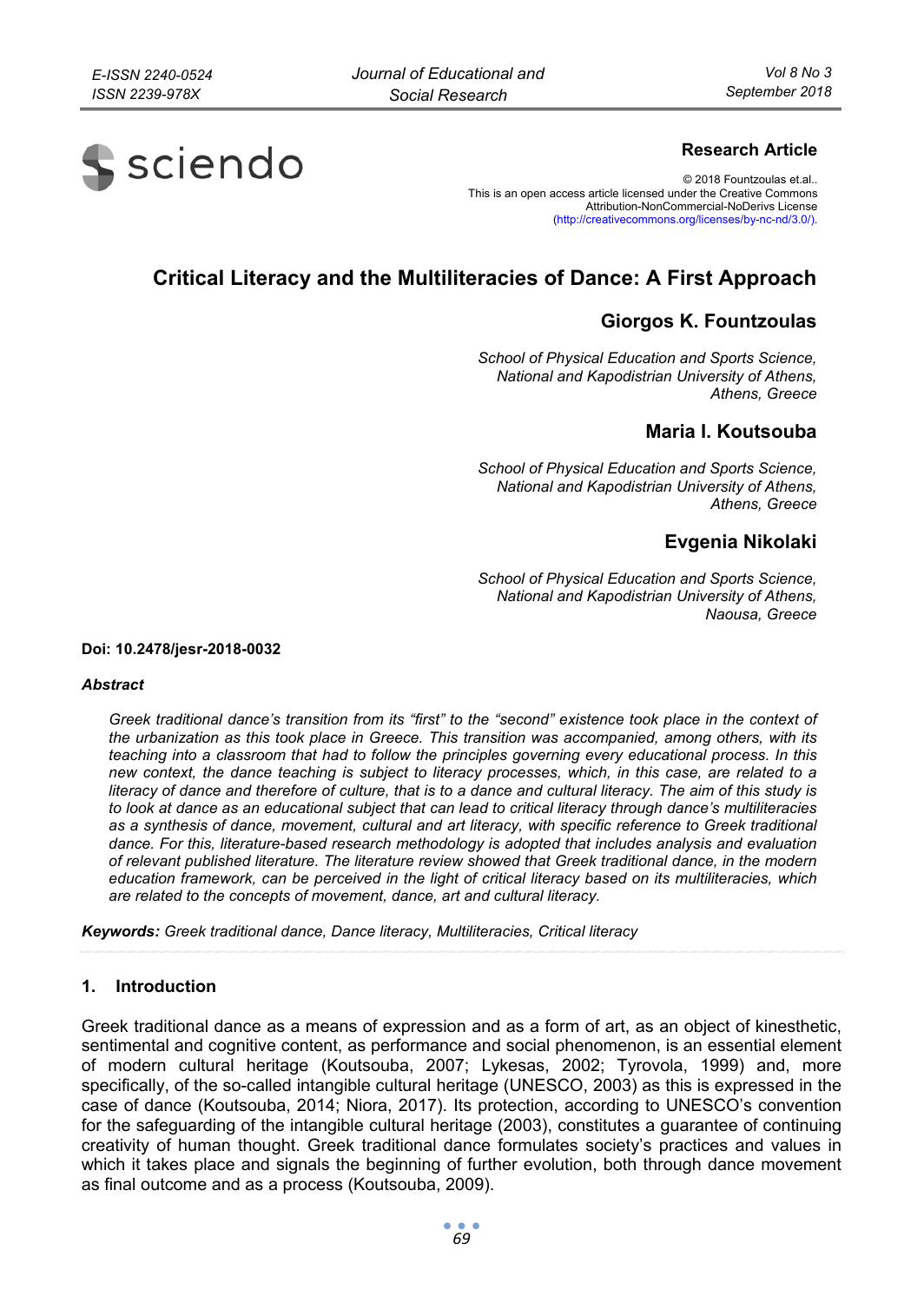| E-ISSN 2240-0524 | Journal of Educational and | Vol 8 No 3     |
|------------------|----------------------------|----------------|
| ISSN 2239-978X   | Social Research            | September 2018 |

Greek traditional dance's transition from its "first" to the "second" existence (Hoerburger, 1965, 1968; Nahachewsky, 1995, 2001; Keallinohomoku, 1972; Koutsouba, 1991, 1997, 2007, 2010, 2016, Charitonidis, 2017, 2018) took place in the context of the urbanization as this took place in Greece (Koutsouba, 2016). This transition was accompanied, among others, with its teaching into a classroom that had to follow the principles governing every educational process. In other words, it is subject to literacy processes, which, in this case, are related to a literacy of dance and therefore of culture, that is to a dance and cultural literacy (Koutsouba, 2016). This is because dance as cultural phenomenon that forms and is being formed by the cultural process through a perpetual dialectical relationship, constitutes cultural knowledge contributing as such to the understanding of cultural diversity (Koutsouba, 2004). Learning in classrooms, certainly concerns all those parameters of educational procedure, such as, teacher, student, teaching, learning, communication, etc. (Lionarakis, 2005).

On the other hand, the concept of literacy has become an issue of interest in present days not only in the field of education but also in society in general, specifically in the light of critical literacy. More specifically, the argument that the process of learning is a longtime process starting from the birth throughout a person's life is increasingly gains ground these days. This is because of the dissemination of information that takes place in a faster and more intense way, and due to the constantly change of the market requirements. On this basis, all learning activities in which a person participates throughout his/her life aim at the improvement of his/her knowledge, skills and attitude in a personal, social and professional standard relating to formal, non-formal and informal education. Based on the above, dance and its relationship to literacy formulated the stimulus of this study.

#### **2. Aim of the Study**

The aim of this study is to look at dance as an educational subject that can lead to critical literacy through dance's multiliteracies as a synthesis of dance, movement, cultural and art literacy, with specific reference to Greek traditional dance.

#### **3. Methodology**

The methodological practice of this study is that of literature-based research methodology, including the analysis and evaluation of relevant published literature (Thomas & Nelson, 2003). This particular research process, based on secondary bibliographical references (Paraskevopoulos, 1993), aims at pointing out the way in which the concept of critical literacy can be developed through dance, movement, cultural and art literacy, in the broader context of multiliteracies of Greek traditional dance.

## **4. Meaning of Literacy**

Literacy has several and different meanings both throughout time and during same periods of time. In an attempt to delimit its meaning, one will find many different approaches over the years (Katsouli, 2012; Katsouli & Koutsouba, 2013; Koutsouba, 2016), since the definition of this particular term constitutes a complicated process as researchers suggest multiple conceptualizations and interpretations (Aidinis & Kostouli, 2001; Baynham, 2002; Cope & Kalanztis, 1993, 2000; Darakli, 2009; Gee, 2006; Goodman, 1986; Gregory & Cahill, 2009; Hasan, 2006; Katsouli, 2012; Katsouli & Koutsouba, 2013; Koutsouba, 2016; Matsangouras, 2007; Mitsikopoulou, 2001; Papoulia-Tzelepi, 2001; Rockhill, 2000; Trokalli, 2014).

Literacy is a social institution, a complex phenomenon combining various cultural, social, historical and cognitive perspectives. Because of that, literacy becomes a subject of study in many disciplines such as anthropology, psychology, pedagogy, text linguistics etc. Therefore, different views and suggestions have been expressed concerning literacy, depending on each researcher's theoretical field and scientific background as well as on the factors that each field considers important (Aidinis & Kostouli, 2001) since *"…the meaning of literacy differs, yet it is a whole grid of*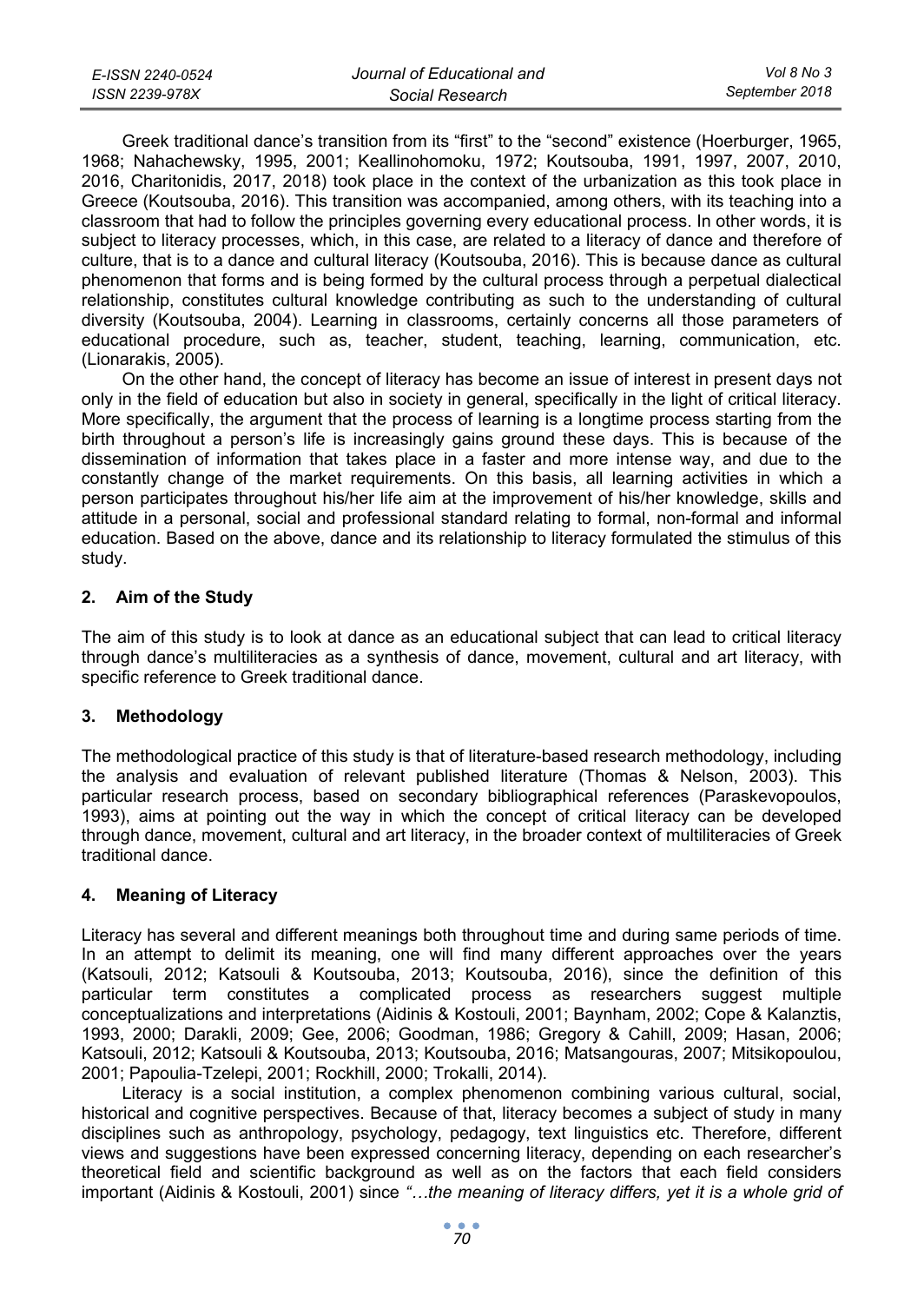| E-ISSN 2240-0524 | Journal of Educational and | Vol 8 No 3     |
|------------------|----------------------------|----------------|
| ISSN 2239-978X   | Social Research            | September 2018 |

*ideological stands, which jointly compose the educational 'dispute' over literacy…"* (Baynham, 2002:17).

The meaning of literacy initially was associated with the ability to read and write (Baynham, 2002; Kress, 1993; Mitsikopoulou, 2001; Chatzisavvidis, 2003, 2005, 2007). Later, a connection between this particular meaning and the society took place, in the context of which it was considered as an integral part of the sociopolitical framework (Baynham, 2002). Since the 1980's, the meaning of literacy acquired strong social dimensions (Gee, 2000), because of the transition from the perception of language as a means of expressing individual ideas and notions, to the consideration that language is a source of socially defined meanings (Halliday, 1989). On these grounds, a new interdisciplinary field was revealed, namely the New Literacy Studies (Barton, 1994; Halliday, 1989; Halliday, & Hasan, 1989; Street, 1993, Gee, 1996). What is marked by this field is that literacy should be considered a socio-cultural practice and not as a sum of skills obtained by a person (Maybin, 2000), thus reinforcing the critical dimension of literacy introduced by Freire (1963).

Nowadays, the "traditional" view concerning exclusively literacies of linguistic form has been overpassed (Baynham, 2002), allowing the extension of this term to visual, technological, computing and even cultural literacy (Baynham, 2002). Literacy research in social context led to the conclusion that there should be no discussion on the term literacy, but on the term literacies in the context of a specific locality/ideology (Baynham, 2002).

#### *4.1 Critical literacy*

The beginning of critical literacy is doubt (Kress, 1997). By emphasizing in social goals and context, it aims at the public's sensitization in the functions of literacy's dominant forms and at the development of critical thinking towards them, since from this point of view the meaning of literacy is neutral (Freire, 1985). Therefore, the students can potentially use different kinds of speech and realize the way of constructing their notions by obtaining access to socially powerful meanings, the practices by which they are constructed and the opportunity to challenge them (Freire, 1998). In other words, the aim of education, through critical literacy, is for the students to understand the importance of speaking and writing in their everyday life, in the formation of culture and its strength as cause of liberation (Barton, 1994; Baynham, 2002; Gee, 1996; Halliday, 1989; Halliday, & Hasan, 1989; Harasim, 1983; Koutsouba, 2016; Mitsikopoulou, 2001; Street, 1993; Chatzisavvidis, 2003, 2005, 2007).

Critical literacy is not a static concept, but a dynamic process. One cannot therefore talk only about literacy since the subject of discussions should be on "literacy practices" (Baynham, 2002) too. In this way, one can explore the values relied on it and the surrounding ideologies, thus indicating the social and ideological nature of reading and writing (Maybin, 2001). Even though it is considered by some as a radical and, at the same time, utopian movement (Maybin, 2001; Mejia, 2004), critical literacy fights for every person and the society in total trying to utilize the dynamic relationship among education, thinking, language and reality (Freire & Macedo, 1987), critically facing "...the process of knowledge, teaching, learning, reading, writing and studying..." (Gadotti & Torres, 2009:63).

In this way, the most important point of critical literacy is reflected by transforming the learning process into a continuous act of knowledge (Koutsouba, 2016), thus creating an "authentic conversation" (Gregory & Cahill, 2009) between the subjects of knowledge, i.e. the teacher and the student (Freire, 2000; Freire & Macedo, 1987). For Freire, the "father" of critical literacy, critical literacy cultivates through education *"…the critical consciousness of teachers and students with the combination of thought with action and experience…"* (Freire, 1976:10), attaching in a sense the critical thinking to the educational process. The student now turns from an object into an active subject assisting in his/her own liberation (Freire, 1976, 1997; Koutsouba, 2016; Xochellis, 1990, 1997; Perraki, 2007).

Today, any kind of educational process is directly associated with critical literacy (Harmon & Wood 2001; Lemke 1990), that is with a critical reading, first, of one's self and, then, of the world surrounding him (Freire, 1976; Baynham, 2002). Teaching is considered an essential precondition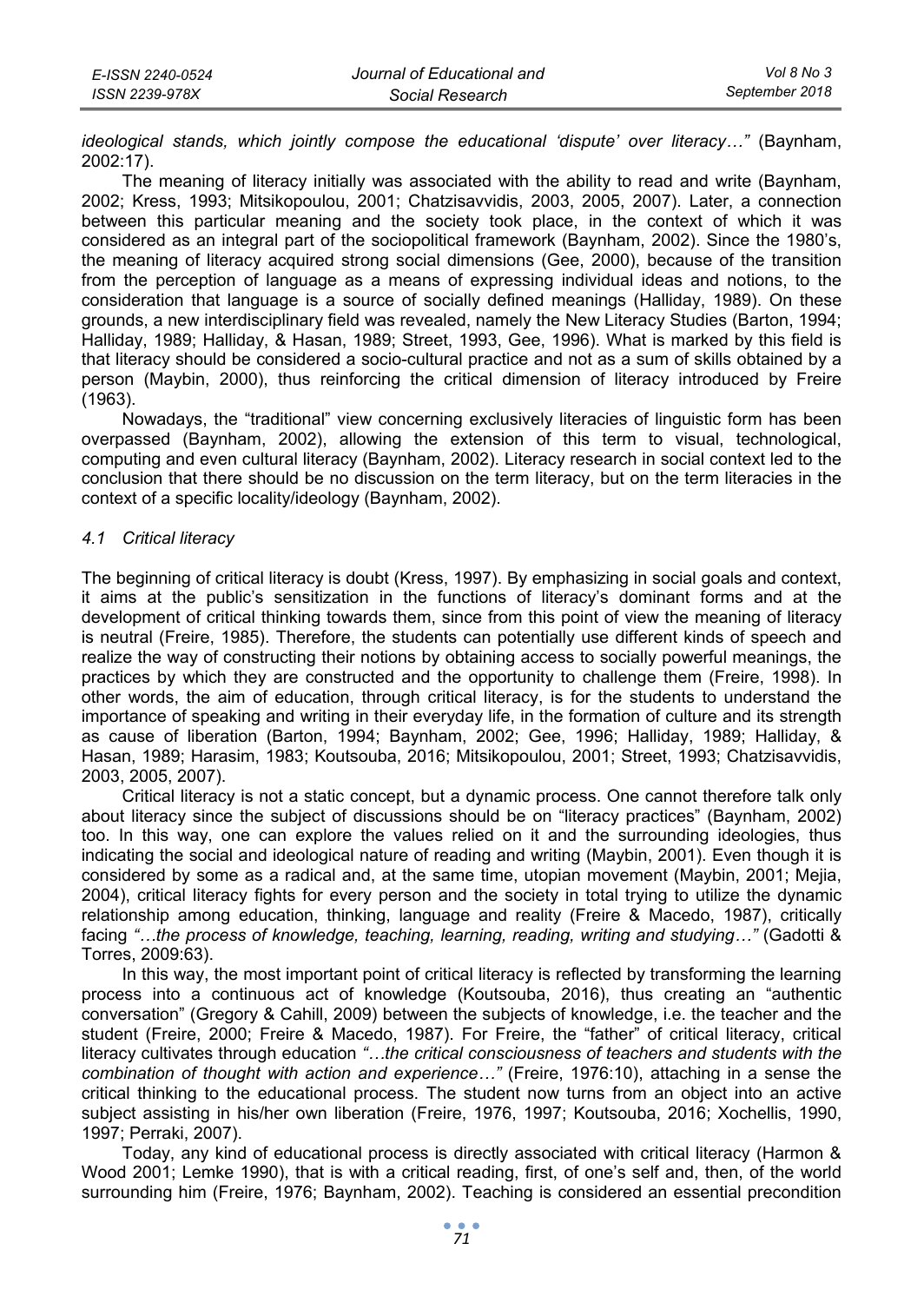for the student so as him/her to be able to turn into a critical "reader" (Freire, 1976; Baynham, 2002).

#### *4.2 Movement literacy*

Movement literacy constitutes the mechanism with which education can be seen in a holistic way as coordination between mind and body (Metheny, 1968; Arnold, 1979; Gardner, 1983; Whitehead, 1990; Matthews, 1998; Jurbala, 2015), a coordination that occurs in all learning activities (Kentel & Dobson, 2007). The "traditional" pedagogy's point of view of education is thereby explored and positive behaviors are promoted towards natural activity and healthy lifestyle (Higgs, 2010; Roetert & MacDonald, 2015; Tremblay & Llyod, 2010; Whitehead, 2001, 2010).

In particular, the kinetically literate person: a) responds fluently to a wide range of kinetic activities (Higgs, Balyi, Way, Cardinal, Norris, & Bluechardt, 2008), b) has positive self-awareness and self-esteem (Chen, 2015; Quested, Duda,. & Balaguer, 2013) and c) has strong inner motivation for participation in kinetic activities (Chen, 2015; Haerens, Vansteenkiste, Aelterman, Van den Barghe, Cardon, & Tallir, 2013; Quested, Duda & Balaguer, 2013). As a result, movement literacy represents a dynamic state (Taplin, 2013) which is redefined, depending on one person's life conditions at the time (Whitehead, 2013) and is associated with learning skills and communication acquisition (Ennis, 2015).

More specifically, the meaning of movement literacy includes the notions of learning through movement, learning about movement and learning because of movement (Kentel & Dobson, 2007; Whitehead, 2001, 2007, 2010), a position that points out the importance of understanding the mechanical principles related to the body in order this to be able to "read" the environment and, therefore, the entire society (Giblin, Collins, & Button, 2014; Whitehead, 2001). Such a position reveals a multidimensional theory (Corbin, 2016) that focuses on the balanced human development envisaged as an amalgam of kinetic, sentimental and cognitive (Mandigo, Francis, Lodewyk, Lopez & PhEd, 2009) that leads to the conscious adoption of a kinetically active lifestyle (Whitehead, 2013).

#### *4.3 Cultural literacy & art literacy*

Cultural literacy constitutes the network of information that all capable "readers" own. More specifically, the information given in a text is considered to be the "tip of the iceberg", since its main part is offered by the reader him/herself (Anning, 2010; Hirsch, 1983, 1987). Therefore, each reader's socio-cultural background is of great importance for the process of text comprehension (Anning, 2010; Hirsch, 1983, 1987). Moreover, cultural literacy is advantageous for both the individual and the society, since the individual acts in a society and, at the same time, he/she receives the action of this society (Anning, 2010; Hirsch, 1983).

More specifically, cultural literacy contributes to the individual interaction with others, particularly when the latter have a different socio-cultural background so as to develop a critical cultural stance. In other words, instead of taking his/her own cultural beliefs and practices for granted and considering them as 'normal', an individual can place them in the context of other cultures in order to assess their strength and limitations (Flavell, Thackrah & Hoffman, 2013). On this basis, cultural literacy contributes to the socially reducing prejudice based on culture and to the increasing of the value of diversity and the participation in social practices.

Furthermore, part of cultural literacy is considered to be art literacy. Art literacy is defined as the individual's ability to understand and contribute to the surroundings associated with art in general (Albers, 1997; Albers, & Harste, 2007; Barbousas, 2014; Barton, 2014; Livermore, 2003; Vaughan & Caldwell, 2014), with visual and theatre arts (Stinson, 2104), with music (Davidson, 2014) and with dance (Ashley, 2013; Foster, 1976; Leonard, Hall, & Herro, 2015; Jones, 2014; Koutsouba, 2016).

In particular, an individual should be "fluent" in arts in order to be considered artistically and culturally literate. According to Barton (2014), in order to own the fluency of the creator and the recipient, one must *"…know what affects him and how to be the master of the method, be intimately*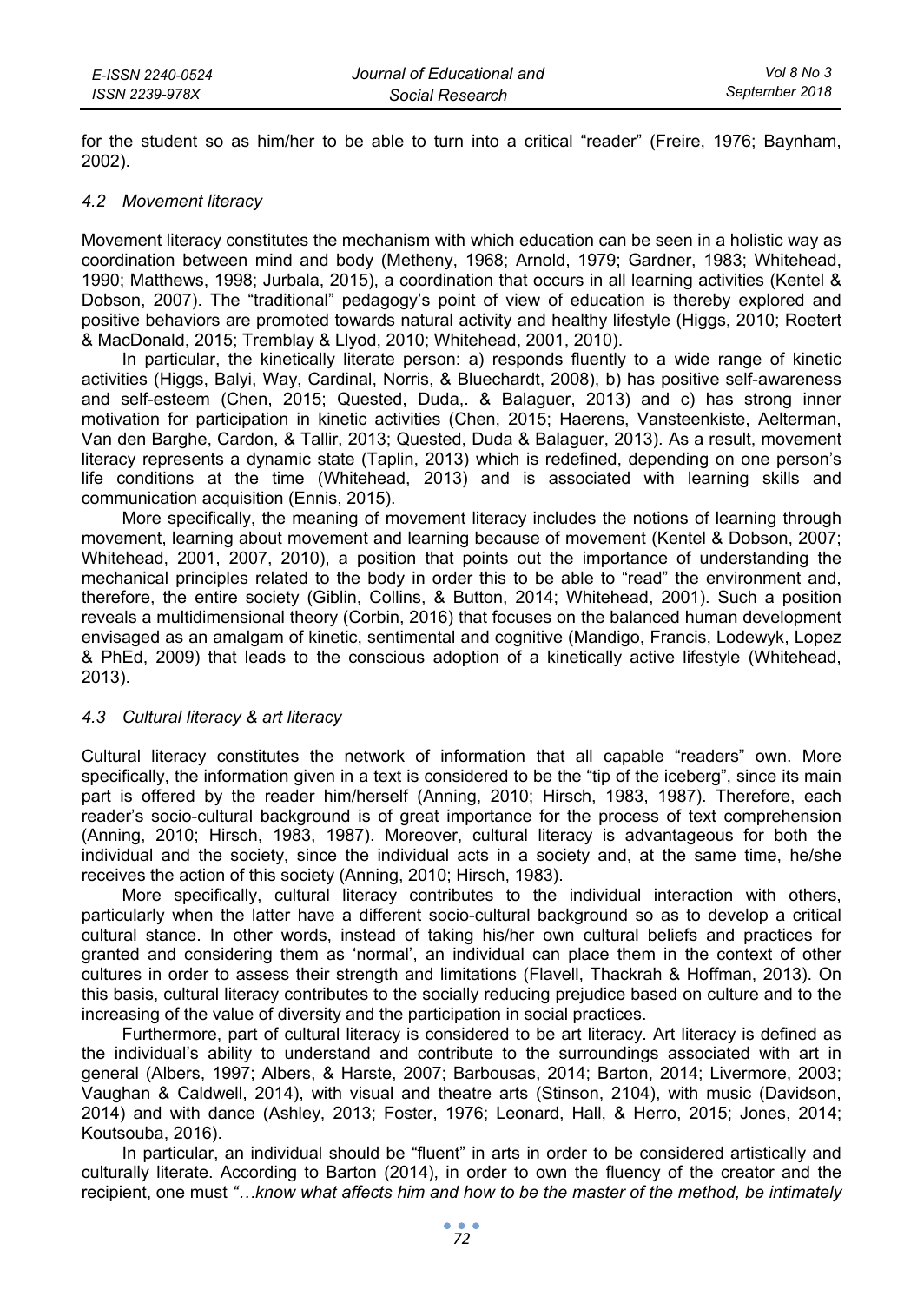*aware of the means and the way and understand the social and cultural practices in which art was created or is being observed…"* (p. 12). Multiple art dialectics are placed under control through this process. Furthermore, the individual has the potential not only to express him/herself, but also to define his/her identity (Barton, 2014).

## *4.4 Dance literacy*

Dance, apart from art, is also a non-verbal communication (Giurchescu, 1994; Dimopoulos, 2009; Hanna, 2008; Koutsouba, 1991, 1997; Kyriakakis, 2004) and, as an educational subject, is associated with dance literacy (Ashley, 2013; Buck, 2003; Dils, 2007; Koutsouba, 2016; Leonard, Hall, & Herro, 2015; Hong, 2000; Jones, 2014). In particular, dance literacy entails corporeal knowledge. This knowledge is physically experienced and articulated through dance (Ashley, 2013), since *"…the essence of this embodied experience is a transcendental quality which contributes to the universality of dance…"* (Jones, 2014:111). In other words, dance is literacy since it has its own vocabulary, uses its own grammar and is based on semantics as all "traditional" literacy forms do (Leonard, Hall, & Herro, 2015).

Dance literacy represents substantive and abstract concepts of dance (Manning, 2007) as dance constitutes a *"…cultural phenomenon that forms and is being formed by the cultural process through a perpetual dialectical relationship… [and) cultural knowledge contributing to the understanding of cultural diversity…"* (Koutsouba, 2004:76). This particular physical knowledge enables the creation of meaning, of expression, of critical thinking and analysis (Leonard, Hall, & Herro, 2015). In particular, *"…dance as a literacy form has unique potential and perspective in schools as embodied cognition and as form of research; it is a way of creating autonomy and representative knowledge because the dance body serves as subject and object, acting and action, writer and writing, speaker and speaking, self and self-expression…"* (Leonard, Hall, & Herro, 2015:339).

#### *4.5 Multiliteracies of dance*

Nowadays, the rapid evolution of new technologies has resulted in the multiplication of communication media that radically changed the way of communicating between people and nations, and formed a new reality that requires both new ways of approaching literacy as well as the development of new skills necessary for its approaching and understanding (Cope & Kalanztis, 2000, Kress, 2003). Because of these, the notion of literacy is related to that of multiliteracies (New London Group, 1996; Kress, 1998, 2003) where language, as a socio-cultural practice, points out the multimodality of meanings (Kress, 2003) through polymorphic and multicultural social environments (Cope & Kalanztis, 2000; Kress & van Leeuwen, 1996).

Thus, the pedagogy of multiliteracies is concerned not only with linguistic ways of representation (New London Group, 1996), but, in a wider sense, with ways related to the cognitive, cultural and social domains (Cope & Kalanztis, 2000). In this kind of pedagogy, learning constitutes *"…a dynamic process, an action of students and teachers' meeting with other sources of understanding the world apart from the linguistic, such as sound or optical sources…"* (Trokalli, 2014:14).

## **5. Discussion**

Nowadays, the points of view that support that learning is a longtime process starting from birth and continuing throughout one's life are increased. More specifically, in the age of information and communication technology (ICT), the society's demands of are rapidly changed. As a result, the educational programs in order to adjust to the demands of today's society have to aim at the creation of critical readers, that is to the creation of critical readers of themselves and of their society. In modern educational contexts, the "traditional" view concerning exclusively literacies of linguistic form (Baynham, 2002) is not sufficient since visual, technological, computing, cultural and other kinds of literacy are necessary (Baynham, 2002; Freire, 1976). Dance, a kind of literacy by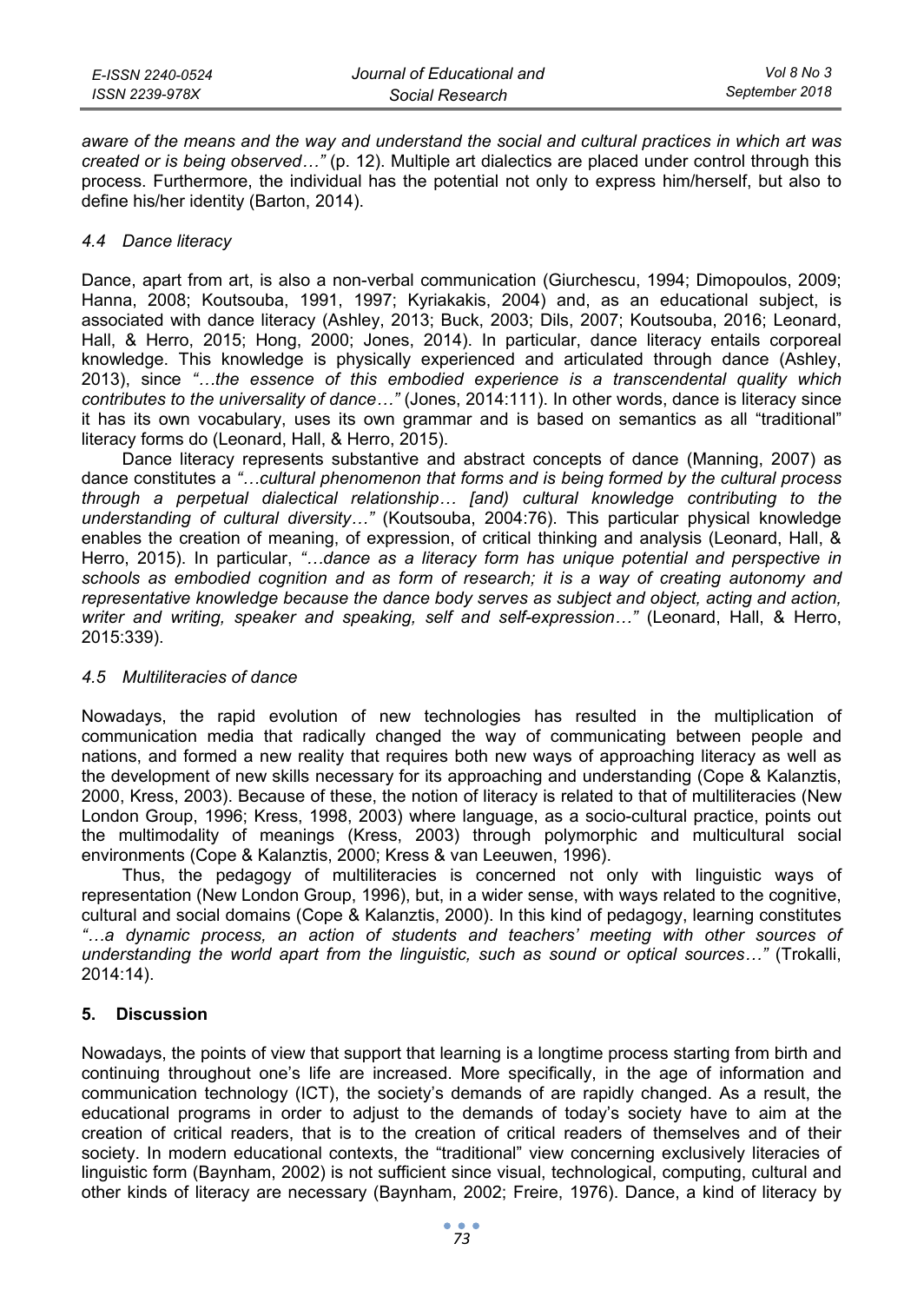| E-ISSN 2240-0524 | Journal of Educational and | Vol 8 No 3     |
|------------------|----------------------------|----------------|
| ISSN 2239-978X   | Social Research            | September 2018 |

itself as well as a synthesis of other literacies (movement, cultural, art etc.) seems to have the ability to correspond to the contemporary needs of education. This is because dance has unique power of embodied cognition (Leonard, Hall, & Herro, 2015) with body can being transmitter and message receiver at the same time.

Moreover, traditional dance forms as that of Greek traditional dance, enhance dance's multiliteracies, that is dance, movement, art and cultural literacy (Koutsouba, 2016). In particular, traditional dance forms as that of Greek traditional dance constitute: a) movement literacy since movement is engaged, b) cultural literacy since it is a cultural phenomenon of a particular society at a particular time and space, c) art literacy, since it constitutes a performing art and d) dance literacy since through dance the body acts both as the transmitter as well as the message receiver (Table 1).



**Table 1:** (Greek traditional) dance and literacy

Based on the above, movement, cultural, art and dance literacy constitute the multiliteracies of dance and in particular of Greek traditional dance. The meaning of literacy concerns more and more people these days, not only in the field of education but also in society in general, specifically in the light of the values of critical literacy that contribute in the development of critical thinking of one's self and then of the world surrounding him/her. Therefore, since the individual uses his/her body to "read" and critically face his/her existence in the world, dance literacy should not be absent from the discussion on critical literacy. This discussion breaks new ground for dance per se.

**Table 2:** Multiliteracies of (Greek traditional) dance

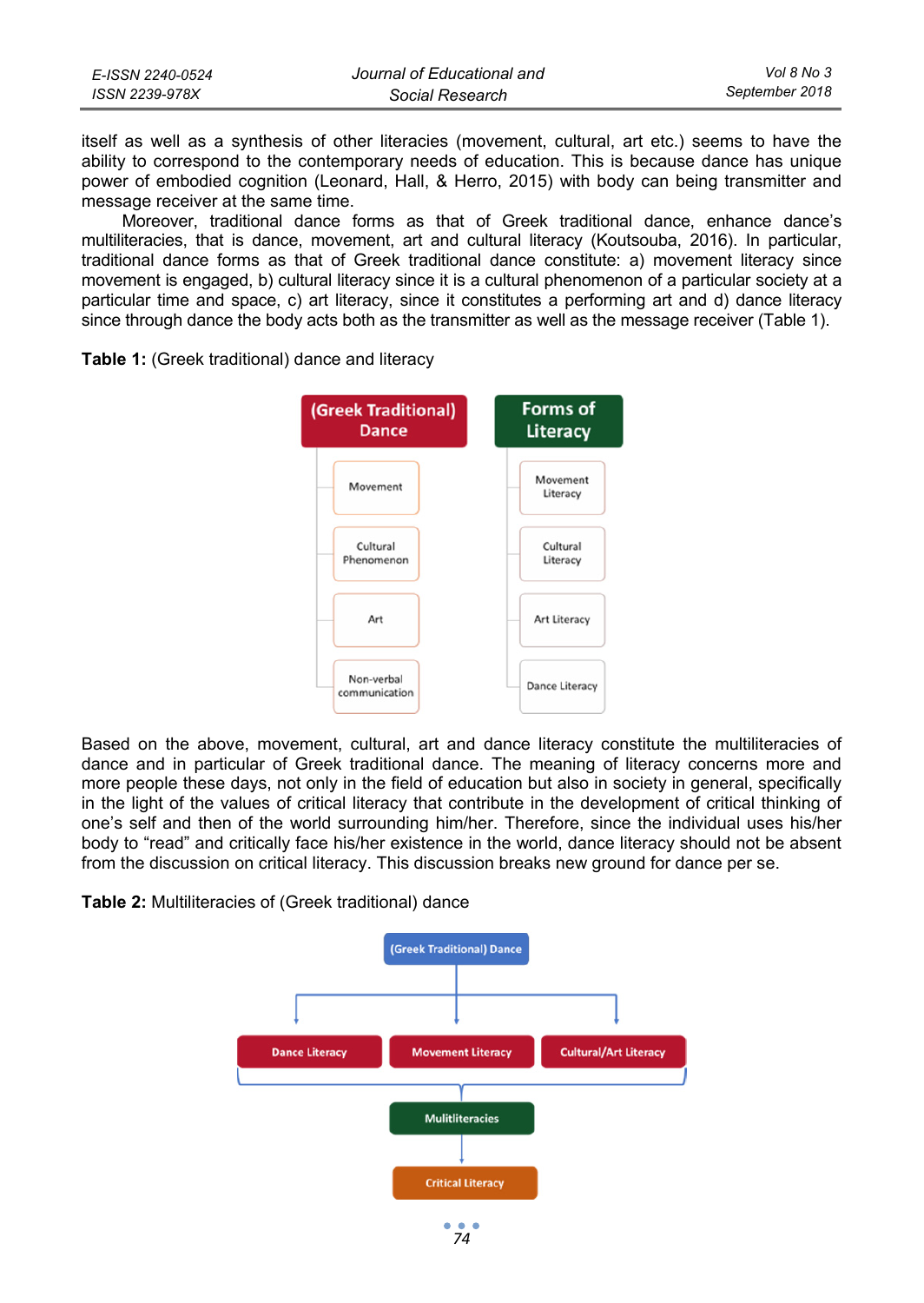#### **References**

- Aidinis, Α., & Kostouli, Τ. (2001). Literacy Models: Theoretical approaches and education practice. Virtual School, The Sciences of Education Online vol. 2, issues 2-3.
- Anning, B. (2010). Embedding an Indigenous Graduate Attribute into University of Western Sydney's courses. *The Australian Journal of Indigenous Education, 39*(Supplementary), 40-52. doi: 10.1375/S1326011100001125.
- Albers, P. Art as literacy. *Language Arts, 74*(5), 338-350.
- Albers, P., & Harste, J.C. (2007). The arts, new literacies, and multimodality. *English Education, 40*(1), 6-20.
- Arnold, P. (1979). *Meaning in movement, sport and physical education.* London: Heinemann.
- Ashley, L. (2013). Let's get creative about creativity in dance literacy: why, why not, and how?, *Journal of Movement Arts Literacy 1*(1), 1-11.
- Barbousas, J. (2014) Visual arts education and the formation of literacies: an exploration of visuality. In: G. Barton (ed.), *Literacy in the Arts: Retheorising Learning and Teaching* (pp. 39-54)*.* Switzerland: Springer International Publishing.
- Barton, D. (1994). *Literacy: an introduction to the ecology of written language.* Oxford: Blackwell.
- Barton, G. (2014) Literacy and the arts: interpretation and expression of symbolic form. In: G. Barton (ed.), *Literacy in the Arts: Retheorising Learning and Teaching* (pp. 3-20)*.* Switzerland: Springer International Publishing.
- Baynham, M. (2002). *Literacy practices* (trans. Μ. Arapopoulou). Athens: Metaichmio.
- Buck, R. (2003). The language of dance. In J. Livermore (ed.), *More than words can say. A view of literacy through the Arts* (pp. 23-33). Canberra: Australian Centre for Arts Education.
- Charitonidis C. (2017). The "re-urbanization" of an expatriated dance culture. The Greek dance-house in Hungary. In K. Stepputat (ed.), Dance, Senses, Urban Contexts, *Proceedings from the 29th Symposium of the Study Group on Ethnochoreology* (pp. 340-346). Graz: Institute of Ethnomusicology, University of Music and Performing Arts.
- Charitonidis C. (2018). *"Parallel" lives and traditions: the Greek dance-house in Hungary. Master dissertation.* DPESS, University of Athens, Athens.
- Chatzisavvidis S., (2003). Multiliteracies and Teaching of Modern Greek. In *Language and its Teaching* (pp. 189–196). Florina: Vivliologion.
- Chatzisavvidis S., (2005). From the pedagogy of literacy to multiliteracies: new trends, dimensions and perspectives in language teaching. In Balaskas and Angelakos (eds.), *Language and Literature in Primary and Secondary Education* (pp. 35–52). Athens: Metaichmio.
- Chen, A. (2015). Operationalizing physical literacy for learners: Embodying the motivation to move, *Journal of Sport and Health Science, 4*(2), 125-131.
- Cope, B., & Kalantzis, M. (1993). *The powers of literacy: a genre approach to teaching writing.* London: Falmer Press.
- Cope, B., & Kalantzis, M. (2000). *Multiliteracies: literacy learning and the designing of social futures.* London: Rutledge.
- Corbin, C. (2016). Implications of physical literacy for research and practice: a commentary, *Research Quarterly for Exercise and Sport, 87*(1), 14-27.
- Darakli, H. (2009). *Emergent Literacy-first reading and writing: a connection framework of preschool and primary school age.* Master thesis. Thessaloniki: School of Primary Education, Aristotle University of Thessaloniki.
- Davidson, R. (2014). Music literacies: teaching diversity. In: G. Barton (ed.) *Literacy in the Arts: Retheorising Learning and Teaching* (pp. 161-175)*.* Switzerland: Springer International Publishing.
- Dils, A. (2007). Why dance literacy?, *Journal of the Canadian Association for Curriculum Studies, 5*(2), 95–113.
- Dimopoulos, K. (2009). Ritual, symbolism and communication. The celebration of the third day of Easter in the community of Lazarina Karditsa in Thessaly. In *Proceedings from the 17th International Congress of Physical Education and Sport Sciences.* Komotini: Department of Physical Education and Sports Science, Democritus University of Thrace.
- Ennis, C.D. (2015). Knowledge, transfer, and innovation in physical literacy curricula, *Journal of Sport and Health Science, 4*(2), 119-124.
- Flavell, H., Tharckrah, R., & Hoffman, J. (2013). Developing indigenous Australian cultural competence: a model for implementing indigenous content into curricula. *Journal of Teaching and Learning for Graduate Employability, 4*(1), 39-63).
- Foster, R. (1976). *Knowing in my bones.* London: A and C Black Ltd.
- Freire, P. (1976). *Education, the practice of freedom.* London: Writers and Readers Publishing Cooperative.
- Freire, P. (1985). *The politics of education: culture, power, and liberation.* South Hadley: Mass., Bergin & Garvey.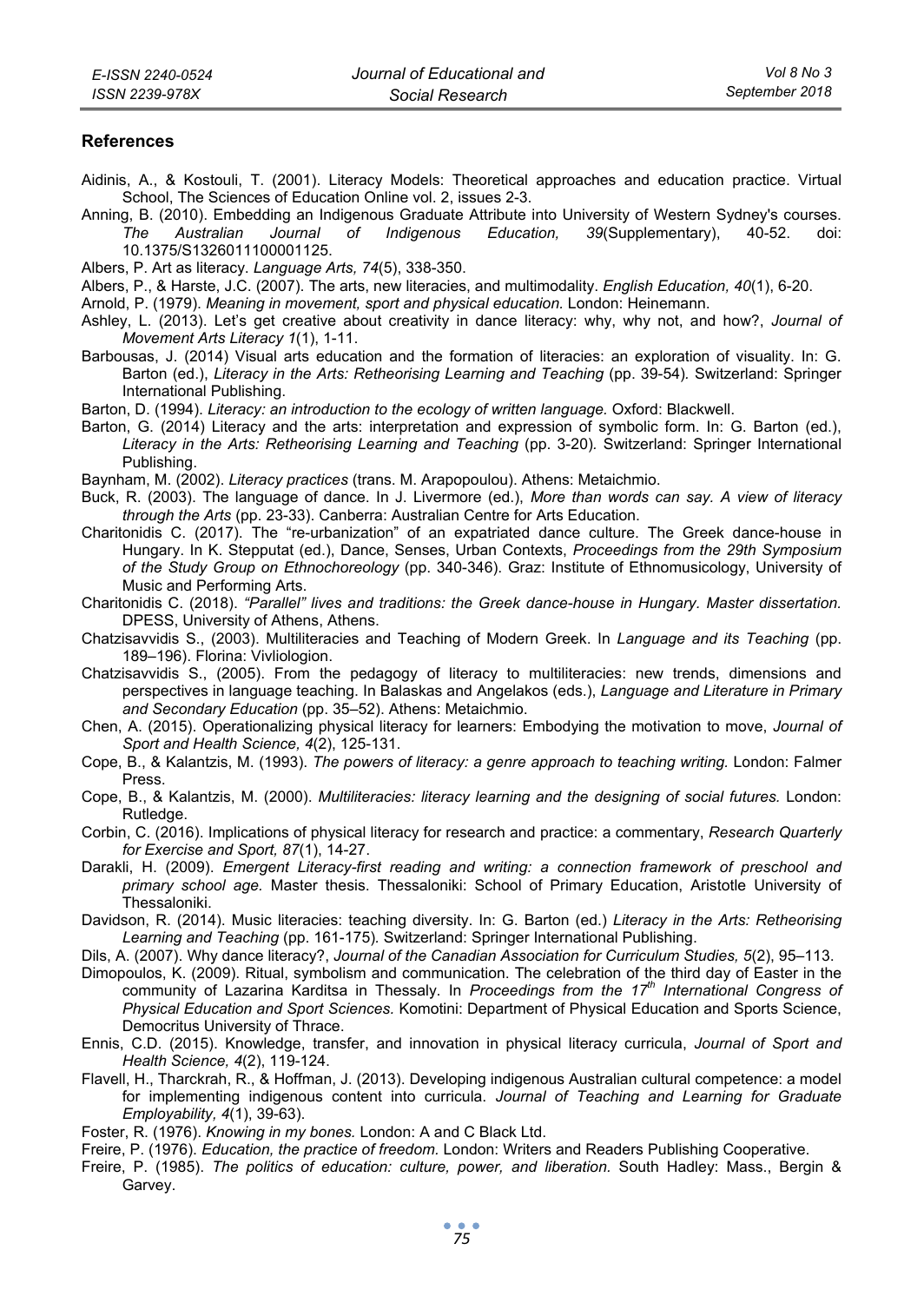Freire, P. (1997). *Mentoring the mentor: a critical dialogue with Paulo Freire*. New York: P. Lang.

Freire, P. (1998). *Pedagogy of freedom: ethics, democracy and civic courage.* U.S.A.: Lanham, Rowman & Littlefield Publishers.

Freire, P., & Macedo, D. (1987). *Literacy: reading the word and the world.* Hadley, MAL Bergin and Garvey.

Gadotti, M. & Torres C.A. (2009). Paulo Freire. Education for development. *Development and change, 40*(6), 1255-1267.

Gardner, H. (1983). *Frames of mind: the theory of multiple intelligences.* New York: Basic Books.

Gee, J.P. (1996). *Social linguistics and literacies: Ideology in discourses.* London: Taylor & Francis.

- Gee, J.P. (2000). The new literacy studies: from socially situated to the work of the social. In D. Barton, M. Hamilton & R. Ivanic (eds.), *Situated literacies. Reading and Writing in Context* (pp. 180-196). London & New York: Routledge.
- Gee, J.P. (2006). Literacy and the myth of literacy: from Plato to Freire. In A. Charalambopoulos (ed.) *Literacy, society and education* (pp. 15-54). Thessaloniki: Institute of Modern Greek Studies.
- Giblin, S., Collins, D., & Button, C. (2014). Physical literacy: importance, assessment and future directions. *Sports Medicine, 44*(9), 1177-1184.
- Giurchescu, A. (1994). The Power and the Dance Symbol and its Sociopolitical Use. In I. Loutzaki (ed.), *Dance and its Socio-Political Aspects. Dance and Costume, Proceedings from the 17th Symposium of the Study Group on Ethnochoreology* (pp. 15-23). Nafplion: Peloponnesian Folklore Foundation & International Council for Traditional Music.

Goodman, Y., (1986). Children coming to know literacy. In W. Teale & E. Sulzby (eds.), *Emergent literacy: Writing and reading* (pp. 1-14). Norwood, NJ: Ablex.

- Gregory, A. & Cahill, M.A. (2009). Constructing critical literacy: Self-reflexive ways for curriculum and pedagogy. *Critical Literacy: Theories and Practices, 3*(2), 6-16.
- Haerens, L., Vansteenkiste, M., Aelterman, N., Van den Barghe, L., Cardon, G. & Tallir, I. (2013) Physical Education teachers inspiring young people towards a physically active lifestyle?! Motivational dynamics in Physical Education, *International Council of Sport Science and Physical Education Bulletin, 65,* 155-166.
- Halliday, M.A.K., & Hasan, R. (1989). *Language, context, text: aspects of language in a social-semiotic perspective.* Oxford: Oxford University Press.

Halliday, M.A.K. (1989). *Spoken and written language.* Oxford: Oxford University Press.

Hanna, J. (2008). A nonverbal language for imagining and learning: Dance education in K-12 curriculum. *Educational Researcher, 37*(8), 501–502.

Harasim, L. (1983). *Literacy and National Reconstruction in Guinea-Bissau. A Critique of the Freirian Literacy Campaign.* PhD thesis, University of Toronto, Toronto.

- Harmon, J.M. & Wood, K.D. (2001). The TAB Book Club Approach: Talking (T) About (A) Books (B) in content area classrooms. *Middle School Journal, 32*(3), 51–56.
- Hasan, R. (2006). Literacy, everyday talk and society. In A. Charalambopoulos. (ed.) *Literacy, society and education* (pp. 134-189). Thessaloniki: Institute of Modern Greek Studies.
- Higgs, C., Balyi, I., Way, R., Cardinal, C., Norris, S., & Bluechardt, M. (2008). *Developing physical literacy: a guide for parents of children ages 0 to 12.* Vancouver: Canadian Sports Centre.

Higgs, C. (2010). Physical literacy-Two approaches, one concept. *Literacy,* 6(2), 127-138.

- Hirsch, E. (1983). Cultural literacy. *The American Scholar, 52*(2), 159-169. Retrieved 9.1.2018 from: http://www.jstor.org/stable/41211231
- Hirsch, E. (1987). *Cultural literacy: What every American should know.* Boston: Houghton Mifflin.
- Hirsch, E., Joseph, K., & James T. (2002). The new dictionary of cultural literacy. Boston & New York: Houghton Mifflin Company.
- Hong, T. (2000). Developing dance literacy in the postmodern: An approach to curriculum. *Arts Online.* Retrieved 24.4.2017 from: http://artsonline.tki.org.nz/.
- Jones, E. (2014). Dance literacy: An embodied phenomenon. In: G. Barton (ed.) *Literacy in the Arts: Retheorising Learning and Teaching* (pp. 111-129)*.* Switzerland: Springer International Publishing.
- Jurbala, P. (2015). What is physical literacy, really? *Quest, 67*(4), 367-383.

Katsouli, Ι. (2012). *Distance learning and critical literacy: an example of literary text.* Dissertation. Patra: H.O.U.

- Katsouli, Ι. & Koutsouba, Μ. (2013). Politics and education, education and politics: The "conversation" between critical literacy and open and distance learning. In *Proceedings from the 7th Conference for the Open & Distance Learning "Learning Methodologies"* (pp. 59-69). Athens: Hellenic Network of Open and Distance Learning Publications.
- Kentel, J.A., & Dobson, T. (2007). Beyond myopic visions of education: revisiting movement literacy. *Physical Education and Sport Pedagogy, 12*(2), 145-162.
- Koutsouba, M. (1991). *The Greek Dance Groups of Plaka. A Case of 'airport art'.* MA. Dissertation. UK: Department of Dance, University of Surrey.
- Koutsouba, M. (1997). *Plurality in Motion: Dance and Cultural Identity on the Greek Ionian Island of Lefkada*. Ph.D. thesis. London: Music Department, Goldsmiths College, University of London.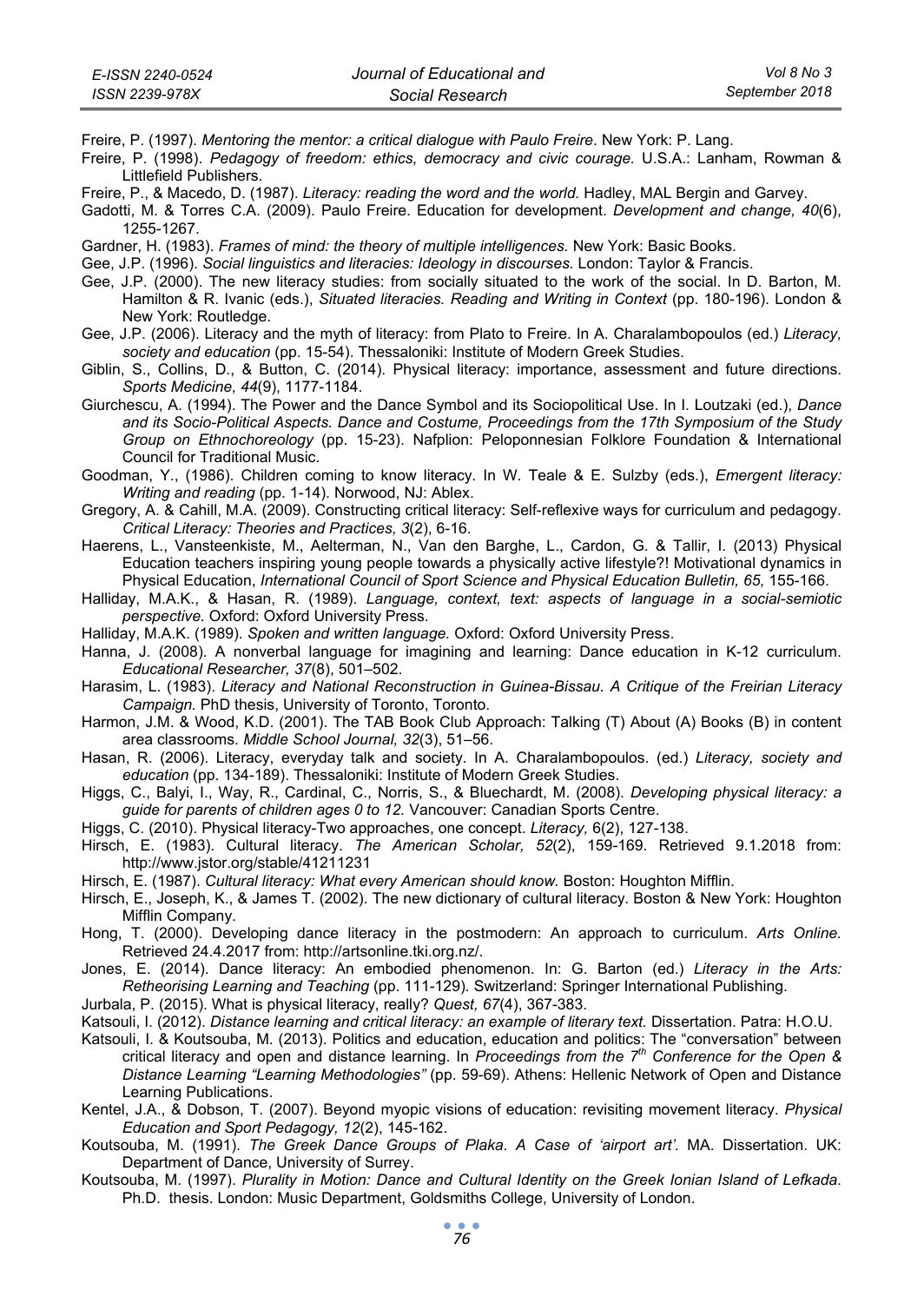Koutsouba, Μ. (2004). The contribution of teaching Greek traditional dance in modern Greek multicultural society. In E. Avdikos, R. Loutzaki & C. Papakostas (eds.), *Choreftika Eteroklita* (pp. 213-226). Athens: Ellinika Grammata.

Koutsouba, Μ. (2016). Dance, critical and cultural literacy through the example of teaching Pontian dance. In *Music-Dance-Costume, Proceedings from the 1st Science Symposium of Pontic Culture* (pp. 11-78). Athens: Primary Pontic Unions of Attica basin.

Kress, G. (1993). *Learning to write.* London: Routledge.

Kress, G. (1997). *Before writing: rethinking the paths to literacy.* London: Routledge.

Kress, G. (2003). *Literacy in the new media age*. London: Routledge.

Kyriakakis, Ι. (2004). The ethnographic experience and the critique of culture. An attempt to delineate the "anthropological perspective" as interpretive of human condition. In C. Dermetzopoulos, & M. Spyridakis (eds.), *Diversities: Anthropology, Culture and Politics* (pp. 9-28) Athens: Metaichmio Publications.

Lemke, J. L. (1990). *Talking science: Language, learning and values*. Norwood, NJ: Ablex.

- Leonard, A., Hall, A., & Herro, D. (2015). Dancing literacy: expanding children's and teachers' literacy repertoires through embodied knowing. *Journal of Early Childhood Literacy,* 6(3), 338-360.
- Liveromore, J. (2003). A view of literacy through the arts. In J. Livermore (ed.), *More than words can say. A view of literacy through the Arts* (pp. 5-17). Canberra: Australian Centre for Arts Education.
- Mandigo, J., Francis, N., Lodewyk, K., Lopez, R., & PhEd, (2009). Position paper: Physical literacy for educators. Physical and Health Education Canada.
- Manning, E. (2007) *Politics of Touch: Sense, Movement, and Sovereignty.* Minneapolis: University of Minnesota Press.

Matthews, J.C. (1998). Somatic knowing and education, *Educational Forum, 62*(3), 236-242.

Matsangouras, I. (2007). *School literacy. Functional, critical, scientific.* Athens: Grigoris.

- Maybin, J. (2000). The new literacy studies: context, intertextuality and discourse. In D. Barton, M. Hamilton & R. Ivanic (eds.), *Situated Literacies. Reading and Writing in Context* (pp. 197-209). London & New York: Routledge.
- Maybin, J. (2001) The politics of literacy. In *Linguistic Development, A textbook*. (pp. 149-167). Patra: H.O.U.
- Mejia, A. (2004). The problem of knowledge imposition: Paulo Freire and critical system thinking. *Systems Research and Behavioral Science, 21*, 63-82.

Metheny, E. (1968). *Movement and meaning.* New York: McGraw-Hill.

- Mitsikopoulou, B. (2001). Literacy. In Α. Christides (ed.), *Encyclopedia for the Greek language* (pp. 223-229). Thessaloniki: Centre for the Greek Language.
- New London Group (1996). A pedagogy of multiliteracies: designing social futures. *Harvard Education Review,* 66, 60-92.
- Niora, N. (2017). *Learning and administration of Greek traditional dance the case of a timeless in Greece.* PhD thesis, DPESS, University of Athens, Athens.
- Papoulia-Tzelepi, P. (2001). The new perspective of the emergent literacy. In Papoulia-Tzelepi, P. (ed.), *Emergent literacy: Research and Practice* (pp. 13-41). Athens: Kastaniotis.
- Perraki, Ε. (2007). *The educational theory of P. Freire in the light of feminist pedagogy.* Master thesis. Thessaloniki: Aristotle University of Thessaloniki.
- Quested, E., Duda, J.L. & Balaguer, I. (2013). Promoting physical activity participation via more empowering sport experiences: The PAPA project, *International Council of Sport Science and Physical Education Bulletin, 65,* 177-182.
- Rockhill, K. (2001). Social gender, language and the politics of Literacy. In *Linguistic development, language and literacy in social practice,* vol. C. (pp. 285-302). Patra: H.O.U.
- Roetert, E. P., & MacDonald, L. C. (2015). Unpacking the physical literacy concept for K-12 physical education: What should we expect the learner to master? *Journal of Sport and Health Science, 4*(2), 108-112.
- Stinson, M. (2014). Drama literacy: (In)definite article. In: G. Barton (ed.) *Literacy in the Arts: Retheorising Learning and Teaching* (pp. 131-143)*.* Switzerland: Springer International Publishing.

Street, B. (1993). *Cross-cultural approaches to literacy.* Cambridge: Cambridge University Press.

- Taplin, L. (2013). Physical literacy as a journey. *Journal of Sport science and Physical Education, 65,* 57-63.
- Thomas, J.R., & Nelson, J.K. (2003). *Research methods in physical activity.* (trans. Κ. Karteroliotis). Athens: Medical Publications P.C. Paschalidis.
- Tremblay, M., & Llyod, M. (2010). Physical Literacy Measurement. The Missing Piece. *Physical & Health Education Journal, 76*(1), 26.
- Trokalli, Α. (2014). The *teaching of multimodality in the educational software for language teaching in compulsory education*. Master thesis. Patra: School of Humanities and Social Sciences, Department of Primary Education.
- UNESCO (2003). *Convention for the Safeguarding of the Intangible Cultural Heritage*. Retrieved 15.4.2017 from: http://portal.unesco.org/en/ev.php-URL\_ID=17716&URL\_DO=DO\_TOPIC&URL\_SECTION=201.html